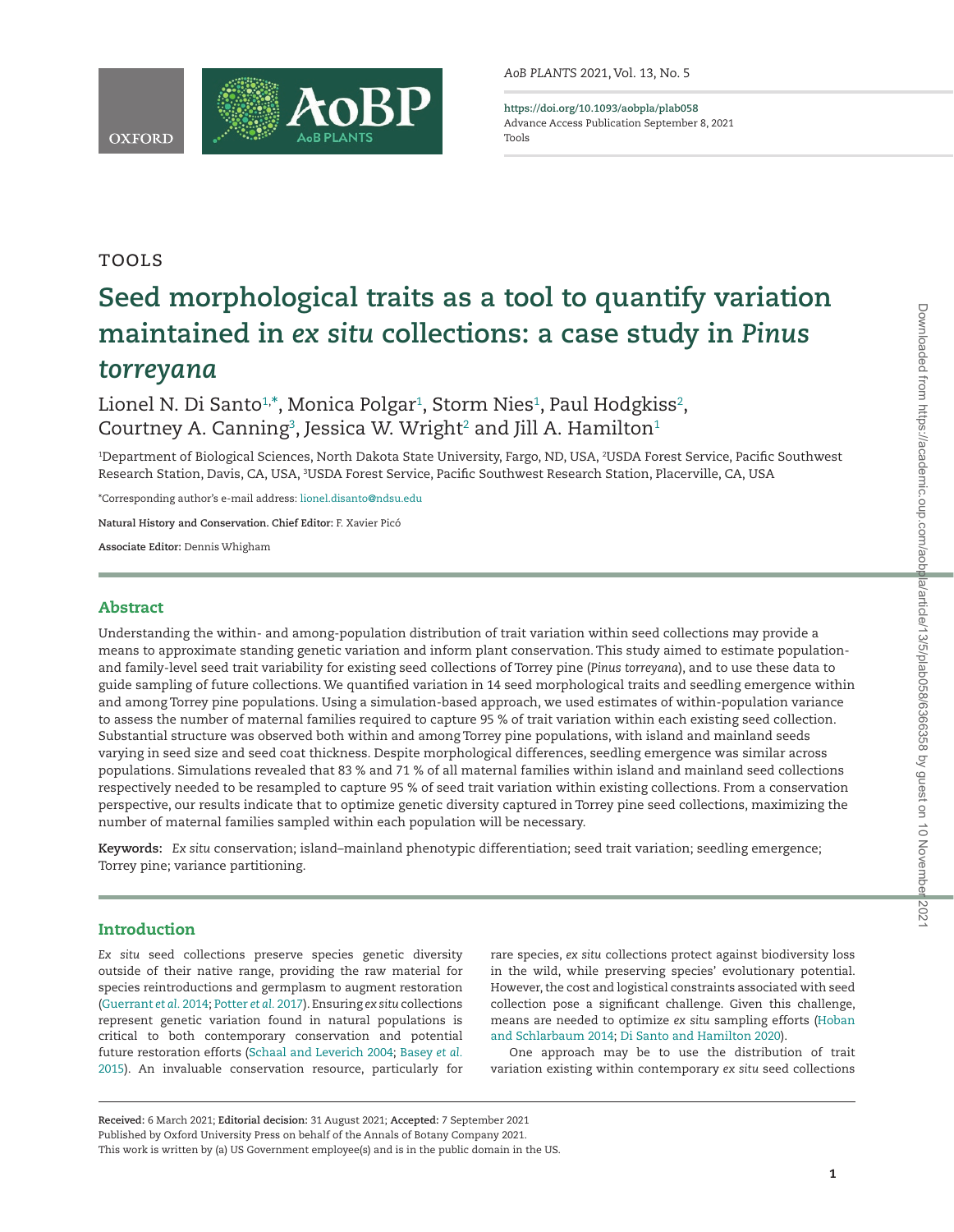as a proxy for quantifying standing genetic variation within and among populations. Although multiple factors influence plant phenotypes [\(Monty](#page-9-3) *et al.* 2013; [Villellas](#page-10-3) *et al.* 2014), seed morphological variation is often considered highly heritable. For example, seed length, seed width and seed mass have a heritability (or repeatability) estimated between 0.33 and 0.98 in conifers, including maritime pine (*Pinus pinaster*), chir pine (*Pinus roxburghii*) and white spruce (*Picea glauca*) (Roy *et al.* [2004](#page-10-4); [Carles](#page-9-4) *et al.* 2009; [Zas and Sampedro 2015\)](#page-10-5). In addition, traits such as seed shape, seed coat thickness or embryo length also exhibit high heritability, with values estimated between 0.59 and 0.96 for agronomic species, including soybean (*Glycine max*), narrow-leafed lupin (*Lupinus angustifolius*) and rice (*Oryza sativa*) ([Pandey](#page-10-6) *et al.* 1994; [Cober](#page-9-5) *et al.* 1997; [Mera](#page-9-6) *et al.* 2004; [Hakim](#page-9-7) [and Suyamto 2017](#page-9-7)). Given these observations, variation in seed morphological traits likely has a genetic basis and may reflect standing genetic variation within and among populations. In addition, morphological variation of seeds stored *ex situ* may reflect variation attributable to the maternal environment ([Platenkamp and Shaw 1993](#page-10-7); [Singh](#page-10-8) *et al.* 2017). However, for rare species where existing genetic data are limited, quantifying within- and between-population variation for traits largely considered heritable within existing seed collections may be invaluable to optimizing future collections, even if estimates of genetic variation do not control for maternal environment.

The distribution of heritable genetic variation estimated via common garden experiments—experimental approaches used to understand the genetic contribution to phenotypic variation under common environmental conditions—[\(Weber and Kolb](#page-10-9) [2014;](#page-10-9) [Hamilton](#page-9-8) *et al.* 2017; [Yoko](#page-10-10) *et al.* 2020) or molecular genetic data [\(Zhang and Zhou 2013;](#page-10-11) [Hausman](#page-9-9) *et al.* 2014; [Tamaki](#page-10-12) *et al.* [2018\)](#page-10-12) can be used to quantify the distribution of standing genetic variation. However, when common garden experiments or molecular genetic data are unavailable, quantifying trait variation within and among *ex situ* seed population collections may provide a reasonable proxy for the distribution of genetic variation. Millions of seed accessions have been stored in gene banks internationally [\(FAO 2010\)](#page-9-10), representing a large conservation and research resource. Although common garden experiments are preferred when available, heritability of seed morphological traits and ease of access to seeds through existing *ex situ* collections suggests that quantifying seed morphological variation may provide a timely approach to estimating variation preserved in collections. In addition, where the goal is to limit the loss of biodiversity and preserve evolutionary potential for rare species, existing seed morphological data may be leveraged to optimize supplemental conservation collections.

*Pinus torreyana* (Torrey pine) is one of the rarest pines in the world [\(Critchfield and Little 1966](#page-9-11); [Dusek 1985](#page-9-12)), endemic to two discrete natural populations in California. Torrey pine occupies one mainland population (*Pinus torreyana* subsp. *torreyana*) of approximately 6000 trees at the Torrey Pine State Reserve in La Jolla, CA, and an island population (*Pinus torreyana* subsp. *insularis*) of approximately 3000 reproductively mature trees on Santa Rosa Island, CA, one of the Channel Islands ([Haller 1986](#page-9-13); [Franklin and Santos 2011](#page-9-14); [Hall and Brinkman 2015\)](#page-9-15) [\(Fig. 1](#page-1-0)). Listed as critically endangered by the [IUCN \(2020\),](#page-9-16) Torrey pine is of critical conservation concern due to multiple factors, including low population size ([Franklin and Santos 2011](#page-9-14); [Hall and Brinkman](#page-9-15) [2015\)](#page-9-15), low genetic diversity ([Ledig and Conkle 1983](#page-9-17); [Whittall](#page-10-13) *et al.* [2010](#page-10-13)), climate change, and environmental- and humanmediated disturbances [\(Franklin and Santos 2011;](#page-9-14) [Hamilton](#page-9-8) *et al.* [2017\)](#page-9-8). While *in situ* conservation has preserved the whole of the species' range, with fewer than 10 000 reproductively mature individuals in native populations, there are substantial risks for population-level extirpation events. To mitigate potential losses



<span id="page-1-0"></span>**Figure 1.** (A) *Pinus torreyana* individual. (B) *Pinus torreyana* distribution map, including Torrey pine distribution on Santa Rosa Island, CA (*Pinus torreyana* subsp. *insularis*, top left red-shaded area) and at the Torrey Pine State Reserve, CA (*Pinus torreyana* subsp. *torreyana*, bottom right red-shaded area). (C) Torrey pine stand on Santa Rosa Island, CA. (D) Torrey pine stand at the Torrey Pine State Reserve, CA.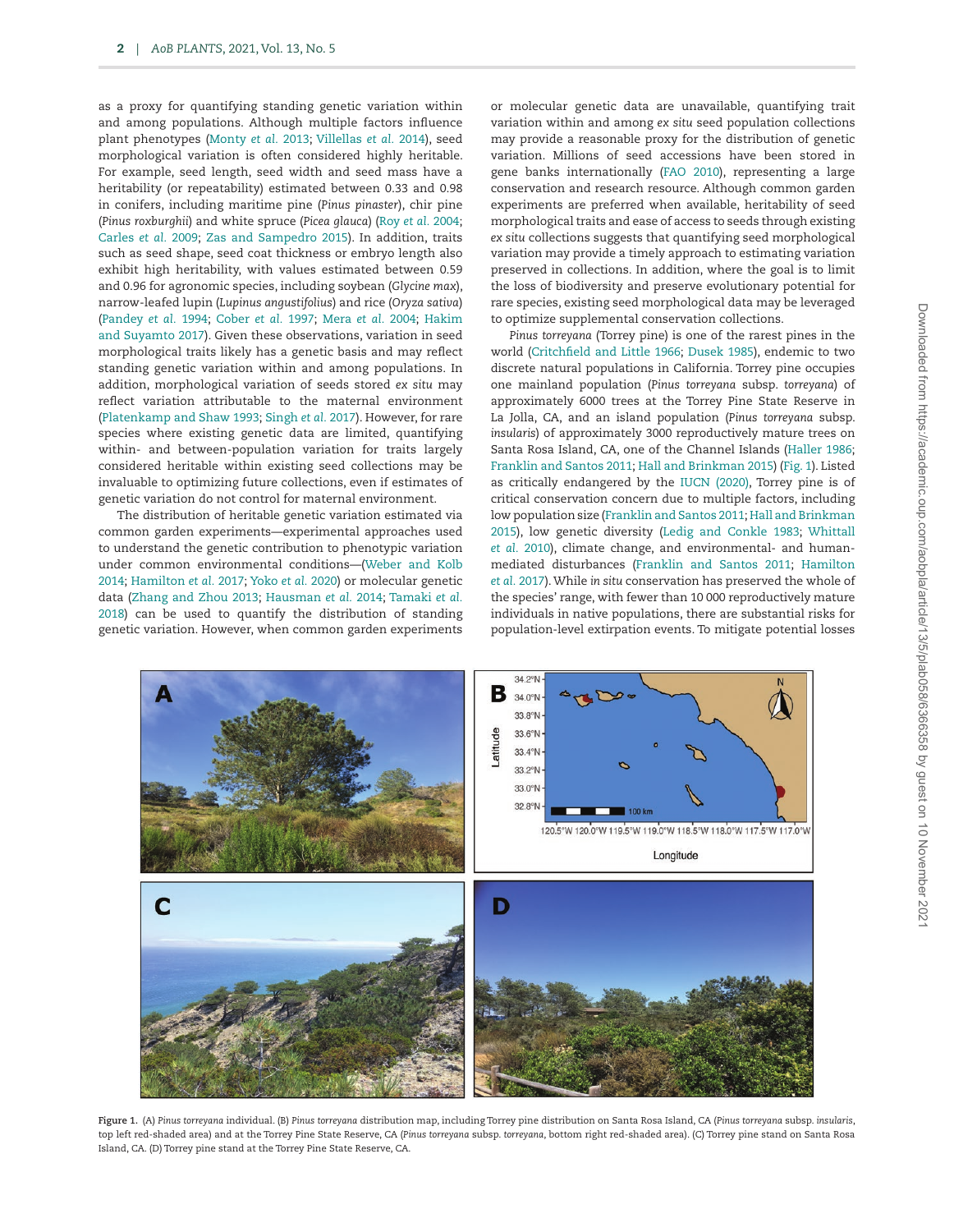in the wild, conservation efforts have focused on preservation of seed *ex situ*. While *ex situ* seed collections provide an invaluable conservation resource, they may also be used to quantify species' trait variation needed to inform future conservation efforts.

In this study, we evaluate morphological trait variation in a large *ex situ* conservation collection of Torrey pine seeds sourced from the two native extant populations. Specifically, we quantify the distribution of variation for 14 seed morphological traits and assess differences in emergence between island and mainland seedlings. In addition, we use existing *ex situ* collection data to provide supplemental population sampling guidance for future Torrey pine collections. For this latter objective, we use simulations to estimate the number of maternal families required to capture 95 % of seed morphological variation existing in contemporary *ex situ* collections, for both island and mainland population independently. This study evaluates the distribution of seed morphological variation in *ex situ* collections as a proxy for standing genetic diversity, quantifying variation attributable to within- and between-population differences. These data are then used to inform population sampling necessary to meet conservation objectives in future seed collections. Although presented here using Torrey pine, our approach is broadly applicable for *ex situ* collections within species with largely heritable seed trait variation.

# Materials and Methods

#### **Cone collection and seed processing**

Mature, open-pollinated Torrey pine (*P. torreyana*) cones were collected from native extant populations as part of a large *ex situ* conservation collection between June and July of 2017. Cones were collected from 157 trees on Santa Rosa Island (Channel Islands National Park), CA (island population) and 201 trees at the Torrey Pine State Reserve in La Jolla, CA (mainland population), representing the species' entire natural distribution [\(Fig. 1;](#page-1-0) **see [Supporting Information—Fig. S1](http://academic.oup.com/aobpla/article-lookup/doi/10.1093/aobpla/plab058#supplementary-data)**). Where possible, we collected approximately five cones per maternal tree at each location. Sampling of reproductive maternal trees was evenly spaced; however, adjacent maternal trees were occasionally sampled to ensure enough cones were collected. The average pairwise distance between all maternal trees sampled was approximately 714 (range =  $1-2092$ ) and 397 (range =  $1-1131$ ) m for the mainland and island population, respectively. Seeds, organized by individual maternal tree, were then extracted from cones using a combination of mallet and pliers and processed for inclusion in a long-term *ex situ* conservation collection (see below).

#### **Seed viability tests**

Estimating viability of seeds preserved *ex situ* is necessary given their potential role in restoration, reforestation or reintroduction. Given this, the potential viability of Torrey pine seeds was tested using two complementary approaches prior to inclusion in the final *ex situ* collection. A float test was first used as a rapid, low-cost approach to assess seed viability. Floating seeds were presumed to lack an endosperm or embryo, while seeds that sunk were presumed filled. Seeds were dropped into water for approximately 15 s to differentiate presumed non-viable, floating seeds from presumed viable, sinking seeds [\(Gribko and Jones 1995;](#page-9-18) [Morina](#page-9-19) *et al.* 2017). Those seeds classed as likely viable were organized by maternal tree using paper bags, and then placed in a Blue M drying oven (Thermal Product Solutions, White Deer, PA, USA) maintained at 37 °C for 24 h to remove potential surface moisture. Following this, seeds from a haphazard sample of maternal families were x-rayed at the Placerville Nursery, CA, USA. In addition to visualizing seed morphological variation, x-ray radiographs were used to verify viability based on float tests. Acrylic seed trays (20.3 cm  $\times$  25.4 cm  $\times$  0.48 cm), with a 9  $\times$  11 array of wells, were used to separate and position each Torrey pine seed over the x-ray film. Kodak x-OMAT HBT film (20.3 cm × 25.4 cm) was placed in a lightproof x-ray film cassette which was positioned in the x-ray machine with the seed tray centred on top of the film, with a shelf height of 55.9 cm. The x-ray was taken using a 17-kVP exposure for a total of 2 min, based on standardized conditions established previously for *Pinus coulteri* (S. Wilson, USDA Forest Service, pers. comm.). X-ray radiographs were digitized using a Nikon D40 digital camera mounted on a tripod over a light box.

#### **Morphological measurement of seed traits**

Using ImageJ [\(Abràmoff](#page-9-20) *et al.* 2004), eight seed morphological traits were measured across 80 mainland maternal families and 30 island maternal families, representing a haphazard subset of the complete collection ([Fig. 2;](#page-3-0) [Table 1\)](#page-4-0). Although a balanced design is ideal, logistical constraints limited the number of island maternal families assessed. To evaluate the influence of an unbalanced design we compared analyses using all 80 mainland and 30 island maternal families with 30 island and a random subset of 30 mainland maternal families. Overall, we found that while equalizing sample sizes across populations impacted quantitative results, qualitative trends and patterns generally remained similar regardless of the number of maternal families used **[see [Supporting Information—Tables S1](http://academic.oup.com/aobpla/article-lookup/doi/10.1093/aobpla/plab058#supplementary-data) and [S2](http://academic.oup.com/aobpla/article-lookup/doi/10.1093/aobpla/plab058#supplementary-data)**; **[Supporting Information—Figs S2](http://academic.oup.com/aobpla/article-lookup/doi/10.1093/aobpla/plab058#supplementary-data)–[S4\]](http://academic.oup.com/aobpla/article-lookup/doi/10.1093/aobpla/plab058#supplementary-data)**. Given these observations, a sample size of 80 mainland and 30 island trees were retained for subsequent analyses, as it is most likely to provide a better estimation of morphological trait variation within populations, ultimately improving conservation conclusions for the species. Each x-ray radiograph was scaled using the diameter of a seed tray well (1.87 cm) to express pixels as trait values in centimetres. Directly measured seed traits included seed length (cm), seed width (cm), embryo length (cm), embryo width (cm), seed coat width (cm), seed area (cm<sup>2</sup>), endosperm area (cm<sup>2</sup>) and embryo area (cm2 ). We selected these traits as they can readily be measured from x-ray radiographs of seeds and provide a ubiquitous means to evaluate morphological variation for plants preserved *ex situ*. Using measured seed traits, six additional traits were derived [\(Table 1](#page-4-0)), including seed length/width ratio, embryo length/width ratio, relative embryo size, relative endosperm size, seed coat area (cm<sup>2</sup>) and relative seed coat size. These traits were derived as they provide a means to relate different morphological traits to each other and can provide a fine-scale estimate of the relative contribution of growth and size traits within individual seeds. We measured five randomly selected seeds per maternal tree, including three technical replicates per seed for each trait (the same seed was measured three times for any given morphological trait). Measurements were averaged across technical replicates to summarize the mean trait value per seed. In total, 550 seeds were measured from across 110 maternal trees spanning the two Torrey pine populations.

#### **Seedling emergence test**

Within a restoration or reintroduction context, concurrent seedling emergence is often preferred for nursery plantings.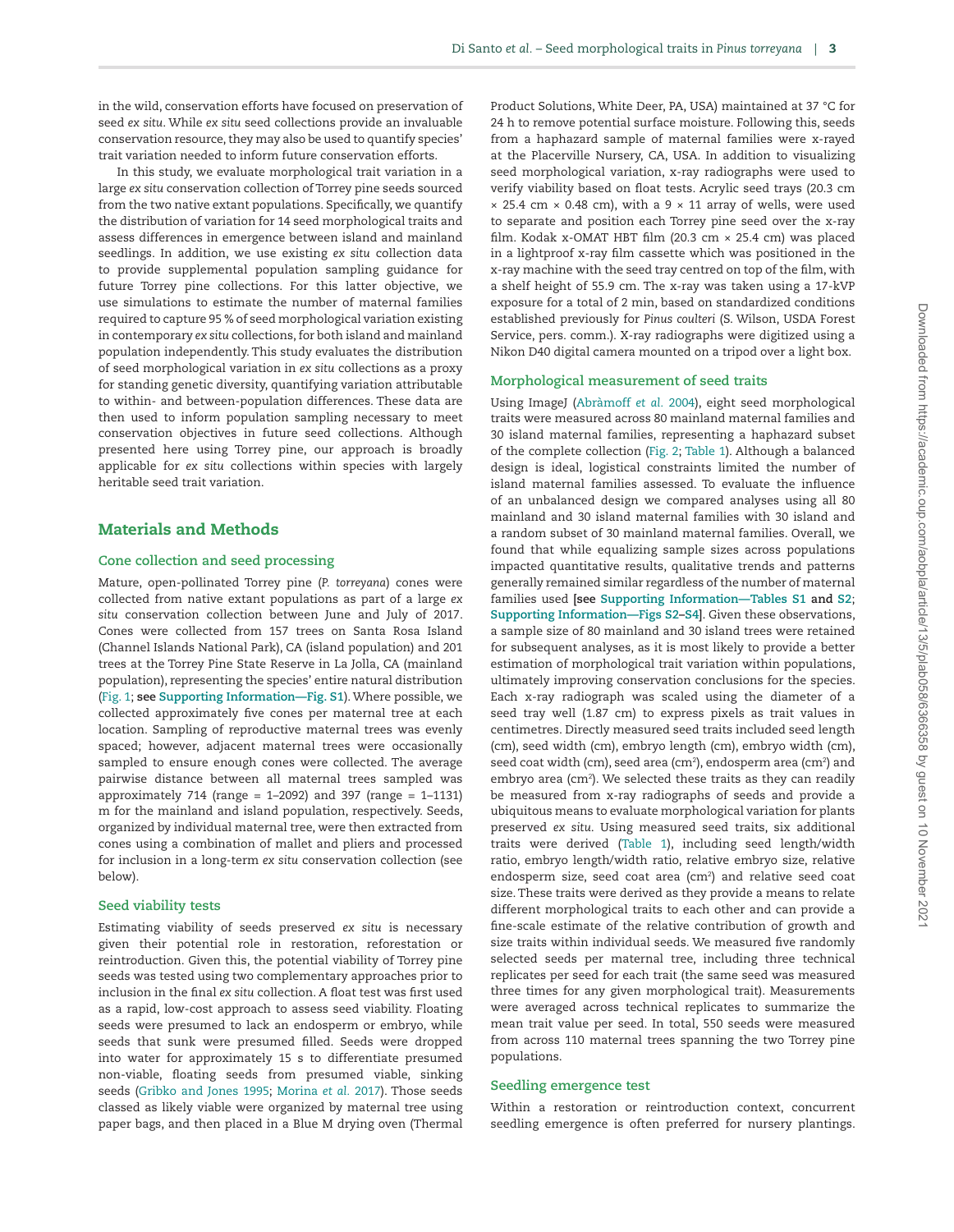

<span id="page-3-0"></span>Figure 2. Visual of morphological measurements taken using ImageJ for seeds collected on Santa Rosa Island and at the Torrey pine State Reserve. (A) Seed length (cm). (B) Seed width (cm). (C) Embryo length (cm). (D) Embryo width (cm). (E) Seed coat width (cm). (F) Embryo area (cm?). (G) Endosperm area (cm?). (H) Seed area (cm?).

To evaluate the timing and probability of seedling emergence within Torrey pine populations, as well as test the viability of seeds in population collections, a trial was conducted in January 2018 using a random subset of seeds preserved *ex situ*, including seeds sourced from Torrey Pine State Reserve and Santa Rosa Island, CA. Following x-ray, seeds were stored at 4 °C in sealed mylar bags (USA Emergency Supply, Beaverton, OR, USA) placed in plastic boxes; each box contained desiccant crystals to decrease ambient moisture and reduce likelihood of mold. Seeds from eight maternal families per population were selected for the emergence trial. Between 8–10 seeds per maternal tree were weighed and then stratified under cold, moist conditions for 30 days (placed in plastic boxes on a moist paper towel at 4 °C). Seeds were sown directly into a 164-mL Ray Leach 'Cone-tainer'™ (Stuewe & Sons, Tangent, OR, USA) filled with Sunshine® Mix #4 (Sungro Horticulture, Agawam, MA, USA), pressed halfway into the soil and then covered with a thin layer of gravel. For approximately 1 month following planting, seeds were misted for 1 min at hourly intervals over a daily 8-h period (9 am to 4 pm). Following emergence, seedlings were hand-watered to saturation weekly to biweekly as needed. Emergence was quantified across three separate time points as the proportion of seeds per maternal family that successfully developed into living seedlings from the total initially planted. Time points included 6 February 2018 (32 days since sowing), 16 February 2018 (42 days since sowing) and 7 March 2018 (61 days since sowing).

#### **Evaluating the distribution of seed trait variation**

We conducted a principal component analysis (PCA) using all 14 measured and derived seed traits averaged by maternal family to evaluate population-specific differentiation in seed morphology. Prior to performing the PCA, to account for differences in measurement units, all seed traits were standardized using the *scale()* function in R implementing the *z*-score standardization:

$$
z_{ij} = \frac{x_{ij} - \mu_j}{\sigma_j},\tag{1}
$$

<span id="page-3-1"></span>where  $x_{ij}$  is the non-transformed trait value,  $\mu_j$  is the mean of a given seed trait across populations and σ*j* the standard deviation of the same seed trait across populations. Subsequently, to test for seed trait differences between population means, we used either Student's two-sample test or its non-parametric equivalent when normality was not met, Wilcoxon's twosample test, within the R package 'exactRankTests' [\(Hothorn](#page-9-21) [and Hornik 2019](#page-9-21)). Normality was assessed using Shapiro–Wilk's test of normality within each population. In total, 4 of the 14 traits were distributed normally in both Torrey pine populations, including seed width (mainland:  $W = 0.97$ ,  $P = 0.06$ ; island: *W* = 0.97, *P* = 0.52), embryo length (mainland: *W* = 0.98, *P* = 0.29; island: *W* = 0.95, *P* = 0.21), embryo width (mainland: *W* = 0.97, *P* = 0.09; island: *W* = 0.93, *P* = 0.05) and embryo area (mainland: *W* = 0.98, *P* = 0.45; island: *W* = 0.96, *P* = 0.26).

To evaluate the distribution of morphological trait variation within and between Torrey pine populations, we quantified the proportion of variation attributed to population and maternal tree families using measured and derived morphological traits summarized by seeds. For each trait, we fit a linear mixed model using the R package 'lme4' ([Bates](#page-9-22) *et al.* 2015) with population considered a fixed effect and maternal families within populations considered a nested random effect:  $Y_{ij} = \mu + \pi_i + r_{i/j} + e_{ij}$ , where  $Y_{ij}$  is the observed seed trait value,  $\mu$  is the seed trait overall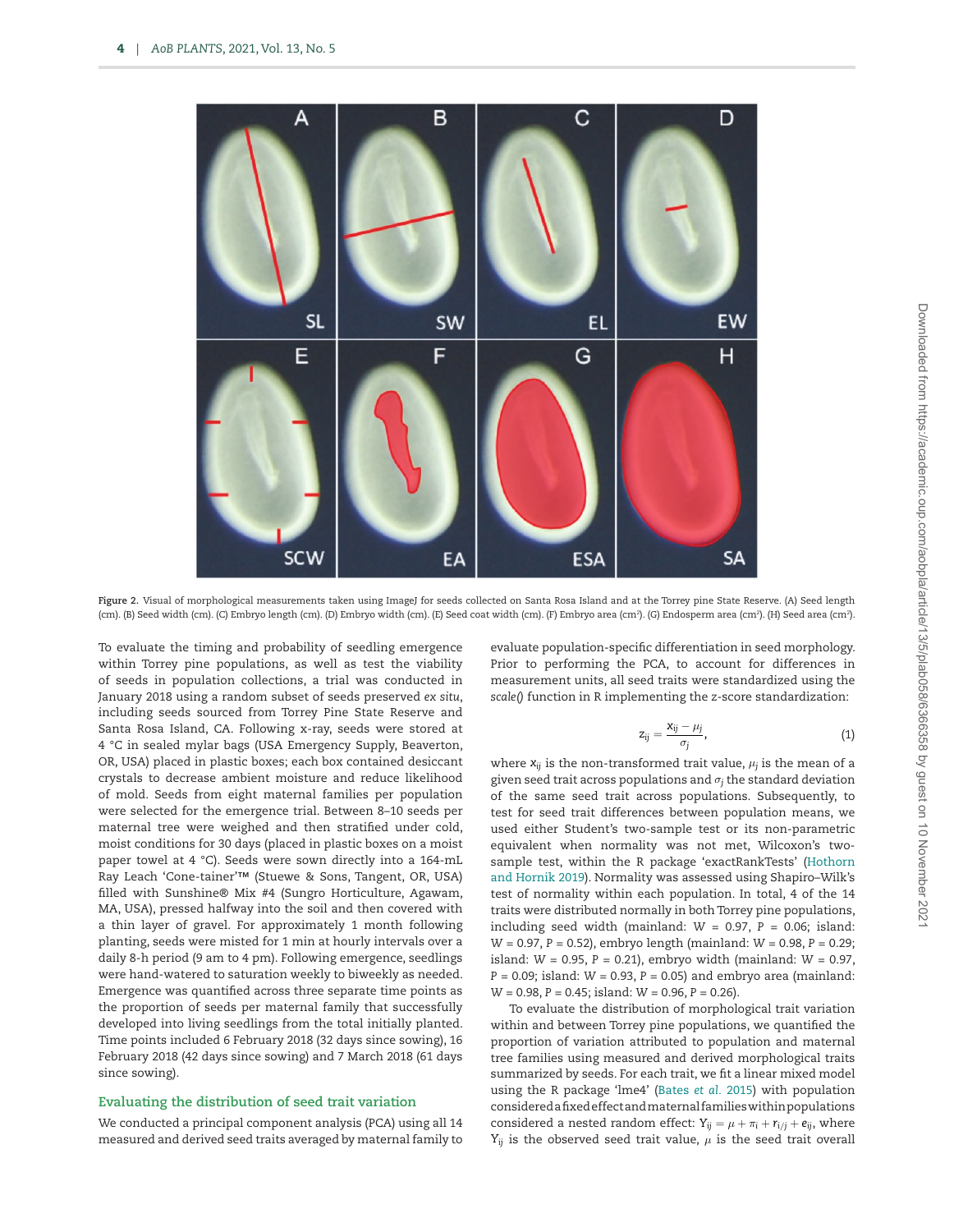|                               |                   | (SCW), seed area (SA), endosperm area (ESA) and embryo area (EA). | (REndS), seed coat area (SCA) and relative seed coat size (RSCS). Differences in seed morphology between mainland and island populations were significant (α = 0.05) for all 14 seed traits. |                   | Derived traits: seed length/width ratio (SLW), embryo length/width ratio (ELW), relative embryo size (RES), relative endosperm size |                       |                        |                   |
|-------------------------------|-------------------|-------------------------------------------------------------------|----------------------------------------------------------------------------------------------------------------------------------------------------------------------------------------------|-------------------|-------------------------------------------------------------------------------------------------------------------------------------|-----------------------|------------------------|-------------------|
| A-Measured seed traits        |                   |                                                                   |                                                                                                                                                                                              |                   |                                                                                                                                     |                       |                        |                   |
| Population                    | $SL$ (cm)         | $SW$ (cm)                                                         | SCW (cm)                                                                                                                                                                                     | EL (cm)           | $EW$ (cm)                                                                                                                           | SA (cm <sup>2</sup> ) | ESA (cm <sup>2</sup> ) | EA $(cm^2)$       |
| Mainland                      | $1.415 \pm 0.016$ | $0.768 \pm 0.009$                                                 | $0.089 + 0.002$                                                                                                                                                                              | $1.082 \pm 0.012$ | $0.155 \pm 0.003$                                                                                                                   | $0.887 \pm 0.023$     | $0.548 \pm 0.014$      | $0.169 \pm 0.004$ |
| Island                        | $1.674 \pm 0.020$ | $0.966 \pm 0.015$                                                 | $0.117 \pm 0.002$                                                                                                                                                                            | $1.198 \pm 0.020$ | $0.186 \pm 0.004$                                                                                                                   | $1.410 \pm 0.031$     | $0.807 \pm 0.021$      | $0.232 \pm 0.007$ |
| <b>B</b> -Derived seed traits |                   |                                                                   |                                                                                                                                                                                              |                   |                                                                                                                                     |                       |                        |                   |
| Population                    | SIW (SL/SW)       | ELW (EL/EW)                                                       | $SCA$ (cm <sup>2</sup> ) $(SA-ESA)$                                                                                                                                                          | RES (EA/ESA)      | REndS (ESA/SA)                                                                                                                      |                       | RSCS (SCA/SA)          |                   |
| Mainland                      | $1.857 \pm 0.013$ | $7.275 \pm 0.094$                                                 | $0.339 \pm 0.010$                                                                                                                                                                            | $0.313 \pm 0.005$ | $0.619 \pm 0.003$                                                                                                                   |                       | $0.381 \pm 0.003$      |                   |
| Island                        | $1.769 \pm 0.037$ | $6.640 \pm 0.136$                                                 | $0.603 \pm 0.013$                                                                                                                                                                            | $0.287 \pm 0.004$ | $0.571 \pm 0.004$                                                                                                                   |                       | $0.429 \pm 0.004$      |                   |

**Table 1.** Morphological measurements of Torrey pine seeds sourced from Santa Rosa Island (Island, n = 30) and Torrey Pine State Reserve (Mainland,

Morphological measurements of Torrey pine seeds sourced from Santa Rosa Island (Island, *n* = 30) and Torrey Pine State Reserve (Mainland, *n* = 80), CA. Listed are population mean estimates (±SE) of measured (A) and derived (B) seed traits summarized by maternal families. Measurable traits: seed length (SL), seed width (SW), embryo length (EL), embryo width (EW), seed coat width (SCW), seed area (SA), endosperm area (ESA) and embryo area (EA). Derived traits: seed length/width ratio (SLW), embryo length/width ratio (ELW), relative embryo size (RES), relative endosperm size

 $n = 80$ ), CA. Listed are population mean estimates

(4) of measured (A) and derived (B) seed traits summarized by maternal families. Measurable traits: seed length (SL), seed width (SW), embryo length (EL), embryo width (EW), seed coat width

mean,  $\pi_i$  is the effect of population origin on the seed trait mean,  $r_{i/j}$  is the effect of maternal family within populations on the observed seed trait value and *eij* are the effects on the seed trait value of any other variables unaccounted for in the model (residual error). For each model, normality of residual errors was visually assessed and significance of fixed- and randomeffect terms was tested using the functions *anova()* and *ranova()* respectively, implemented in the R package 'stats' [\(R Core Team](#page-10-14) [2020\)](#page-10-14) and 'lmerTest' ([Kuznetsova](#page-9-23) *et al.* 2017). Proportions of seed morphological variance explained by populations (marginal *R* 2 ,  $R<sup>2</sup>$ <sub>m</sub>), both populations and maternal families (conditional  $R<sup>2</sup>$ ,  $R^2$ <sub>c</sub>) and maternal families alone ( $R^2$ <sub>c</sub> –  $R^2$ <sub>m</sub>) were quantified for each model independently using the function *r.squaredGLMM()* implemented in the R package 'MuMIn' ([Barto](#page-9-24) ń 2020).

## **Assessing differences in seedling emergence across populations**

To test for differences in the probability and the timing of seedling emergence in Torrey pine, we evaluated the proportion of seeds that produced seedlings both within and between populations across time points. First, we used Friedman's rank sum test (non-parametric repeated measures ANOVA) followed by Wilcoxon' paired two-sample test, both implemented in the R package 'rstatix' [\(Kassambara 2020](#page-9-25)), to assess differences in the proportion of emerged seedlings between time points within populations. We used a non-parametric approach for both Torrey pine populations because normality could not be assumed at select time points due to high frequency of zero values. We accounted for multiple testing using [Benjamini and Hochberg's](#page-9-26) [\(1995\)](#page-9-26) false discovery rate (FDR) correction implemented in the *wilcox\_test()* function. Following this, we evaluated time pointspecific population differences in seedling emergence. We used Shapiro–Wilk's test to assess populations' deviation from normality at each time point and either Student's (for time points passing the normality test) or Wilcoxon's two-sample test (for time points failing the normality test) to evaluate differences in population emergence. Time points 16 February 2018—42 days since sowing—(mainland: *W* = 0.94, *P* = 0.57; island: *W* = 0.9,  $P = 0.28$ ) and 7 March 2018—61 days since sowing—(mainland: *W* = 0.96, *P* = 0.85; island: *W* = 0.88, *P* = 0.21) passed the normality test, while time point 6 February 2018—32 days since sowing— (mainland: *W* = 0.52, *P* < 0.001; island: *W* = 0.73, *P* = 0.004) failed the normality test. All statistical analyses were performed using R version 4.0.2 and 4.0.5 [\(R Core Team 2020,](#page-10-14) [2021](#page-10-15)).

# **Simulating variation captured in the** *ex situ* **collection using seed morphological traits**

<span id="page-4-0"></span>For each of the 14 measured and derived seed traits, we conducted a separate simulation quantifying morphological variation captured when increasing the number of maternal families sampled from contemporary Torrey pine seed collections. Simulations were conducted in R version 3.6.3 [\(R Core Team](#page-10-14) [2020\)](#page-10-14) using a customized script **[see [Supporting Information—](http://academic.oup.com/aobpla/article-lookup/doi/10.1093/aobpla/plab058#supplementary-data) [Fig. S5](http://academic.oup.com/aobpla/article-lookup/doi/10.1093/aobpla/plab058#supplementary-data) ]**. Resampling of *ex situ* collections were performed for island and mainland Torrey pine populations independently, using between one and the total number of maternal families available within each *ex situ* population collection (mainland: 80 maternal families, island: 30 maternal families) ( *N*fam). Maternal trees were sampled randomly without replacement from the pool of available families. All seeds within each selected maternal family were sampled as part of this simulation, except those with missing values for the trait simulated. Overall,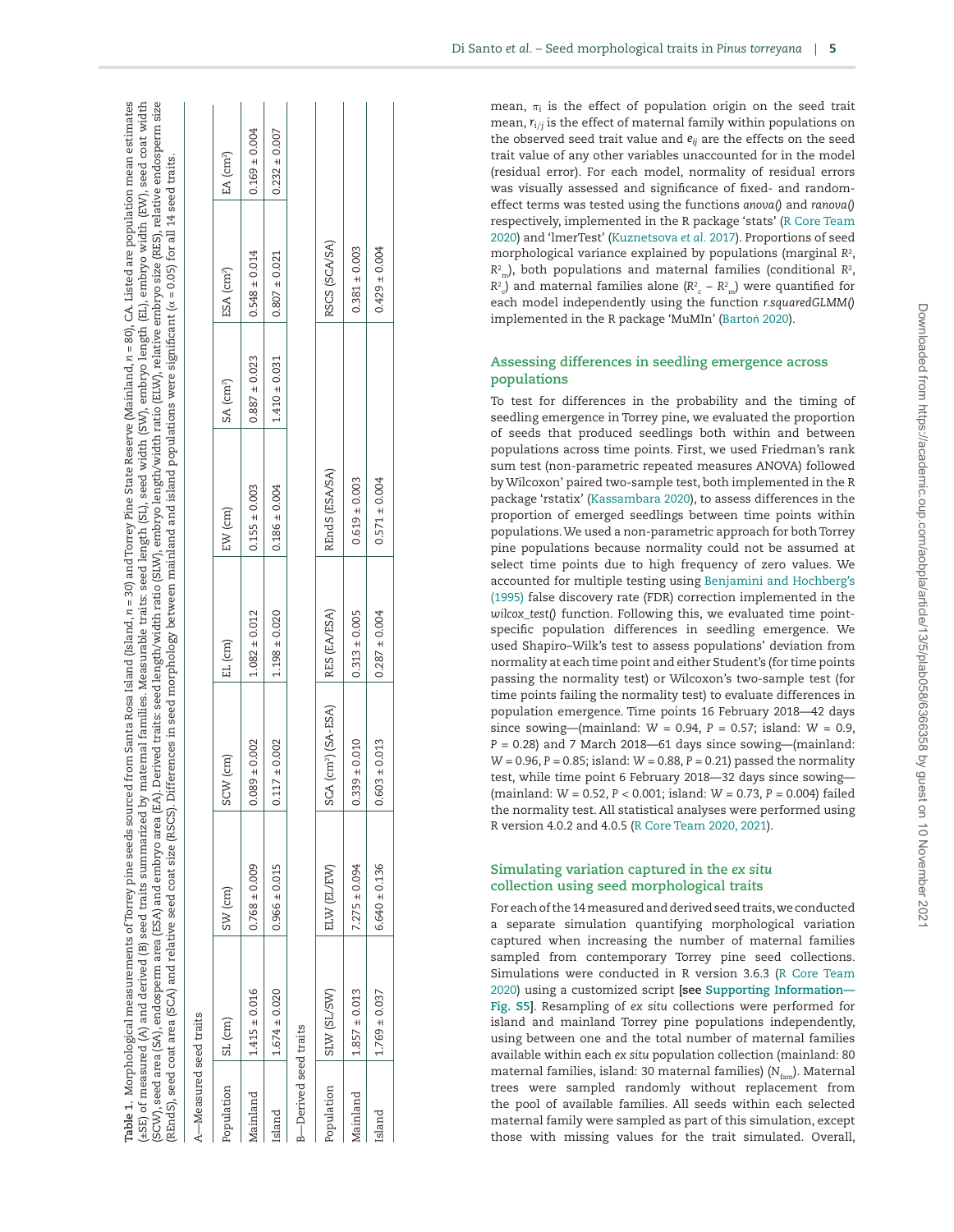between two to five seeds per maternal family were sampled within each population.

To evaluate the number of maternal families needed to capture 95 % of seed trait variation in both island and mainland populations, we estimated the number of unique seed trait values captured in a sample of  $N_{\rm fam}$  maternal families (N<sub>c</sub>) relative to the total number of unique seed trait values present in a seed population (*N*<sup>t</sup> ). Here, we define 'unique seed trait values' as the number of non-redundant standardized measurements for the seed trait simulated rounded to the first digit. Seed morphological measurements were rounded to the first digits as we believe that seed trait variation estimated using additional digits is more likely to fail to capture meaningful biological variation. Standardization of the data was performed so that all seed traits share the same unit (the number of standard deviations a value is from the overall trait mean across populations, see [equation \(1\)](#page-3-1) above) and become comparable. Sampling of maternal families and estimation of the summary statistic, defined as the proportion of total seed trait variance captured (N<sub>.</sub>/N<sub>.</sub>), were repeated 500 times for each seed morphological trait and Torrey pine population. In this way, N<sub>c</sub>/N<sub>t</sub> accounts for potential variation in number of seeds sampled per maternal family or variation in maternal families included.

Finally, for each number of maternal trees sampled (*N*<sub>fam</sub>), we averaged the summary statistic across all 500 replicates. This process was repeated for each of the 14 seed morphological traits and performed for each Torrey pine population separately. Following this, the summary statistic was averaged across all seed traits and separated by populations (see Results below). Proportions of total seed trait variance captured (N<sub>c</sub>/N<sub>t</sub>) are provided based on proportions of maternal families sampled (instead of the number of maternal families sampled) as sample sizes varied across Torrey pine populations.

#### Results

# **Island–mainland differentiation in seed morphology**

A PCA using all 14 measured and derived seed traits averaged by maternal family revealed substantial differences in seed morphology between island and mainland populations of Torrey pine ([Fig. 3\)](#page-5-0). The first PC axis explained 57.8 % of variation in



<span id="page-5-0"></span>**Figure 3.** Principal component analysis (PCA) using all 14 seed morphological traits measured and derived from maternal plants collected on Santa Rosa Island (green) and at the Torrey Pine State Reserve (orange).

seed morphological traits, primarily separating the island from the mainland population. Seed length, seed width, seed area, endosperm area and seed coat area exhibited the five highest loadings (absolute values) on PC1 **[see [Supporting Information—](http://academic.oup.com/aobpla/article-lookup/doi/10.1093/aobpla/plab058#supplementary-data) [Table S3](http://academic.oup.com/aobpla/article-lookup/doi/10.1093/aobpla/plab058#supplementary-data)]**, indicating that seed size and seed coat thickness can largely discriminate island from mainland individuals. On average, seeds collected on island trees were longer, wider, larger and thicker than seeds collected on mainland trees [\(Table 1\)](#page-4-0). The second PC axis explained 15.9 % of seed trait variation and summarizes within-population variability in seed morphology [\(Fig. 3](#page-5-0)). Relative seed coat size, relative endosperm size and relative embryo size had the three highest loadings (absolute values) on PC2 **[see [Supporting Information—Table S3](http://academic.oup.com/aobpla/article-lookup/doi/10.1093/aobpla/plab058#supplementary-data)]**. This suggests that once corrected for seed size, seed coat thickness, endosperm size and embryo size are traits contributing to within-population variation.

#### **Contribution of population origin and maternal family to seed trait variation**

Consistent with our PCA, linear mixed models constructed for each of the 14 measured and derived seed traits demonstrated that considerable variation in seed morphology in Torrey pine is explained by population origin ([Fig. 4](#page-5-1)). On average, population origin explained 23 % (range = 0.02–0.57) of variation across the species' distribution **[see [Supporting Information—Table S4](http://academic.oup.com/aobpla/article-lookup/doi/10.1093/aobpla/plab058#supplementary-data)]**. Traits associated with seed size and seed coat thickness exhibited the highest proportion of variance explained by population origin. These include seed coat area (0.57;  $F_{1, 107, 60} = 221.91$ ,  $P < 0.001$ ), seed area (0.49; *F*<sub>1, 107.56</sub> = 156.45, *P* < 0.001), endosperm area  $(0.37; F<sub>1, 108.07</sub> = 100.58, P < 0.001)$ , seed width  $(0.36; F<sub>1, 108</sub> = 126.04,$ *P* < 0.001), seed coat width (0.32; *F*<sub>1, 108</sub> = 96.04, *P* < 0.001) and seed length (0.30; *F*<sub>1, 108.50</sub> = 78.92, *P* < 0.001). Overall, this suggests seed size and seed coat thickness are major discriminants of island and mainland Torrey pine seeds.

While population origin explained substantial variation across populations, assessment of maternal seed families within populations indicated substantial family structure to seed trait variation ([Fig. 4\)](#page-5-1). On average, maternal seed family explained



<span id="page-5-1"></span>**Figure 4.** Proportion of variance in seed morphology explained by populations (green), maternal families within populations (orange) and other variables not accounted for in the model (residuals; dark red) for each of the 14 measured and derived seed traits. SW, seed width (cm); SLW, seed length/width ratio; SL, seed length (cm); SCW, seed coat width (cm); SCA, seed coat area (cm<sup>2</sup>); SA, seed area (cm<sup>2</sup>); RSCS, relative seed coat size; RES, relative embryo size; REndS, relative endosperm size; EW, embryo width (cm); ESA, endosperm area (cm2 ); ELW, embryo length/width ratio; EL, embryo length (cm); EA, embryo area (cm2 ). **See [Supporting Information—Table S4](http://academic.oup.com/aobpla/article-lookup/doi/10.1093/aobpla/plab058#supplementary-data)** for numerical estimates.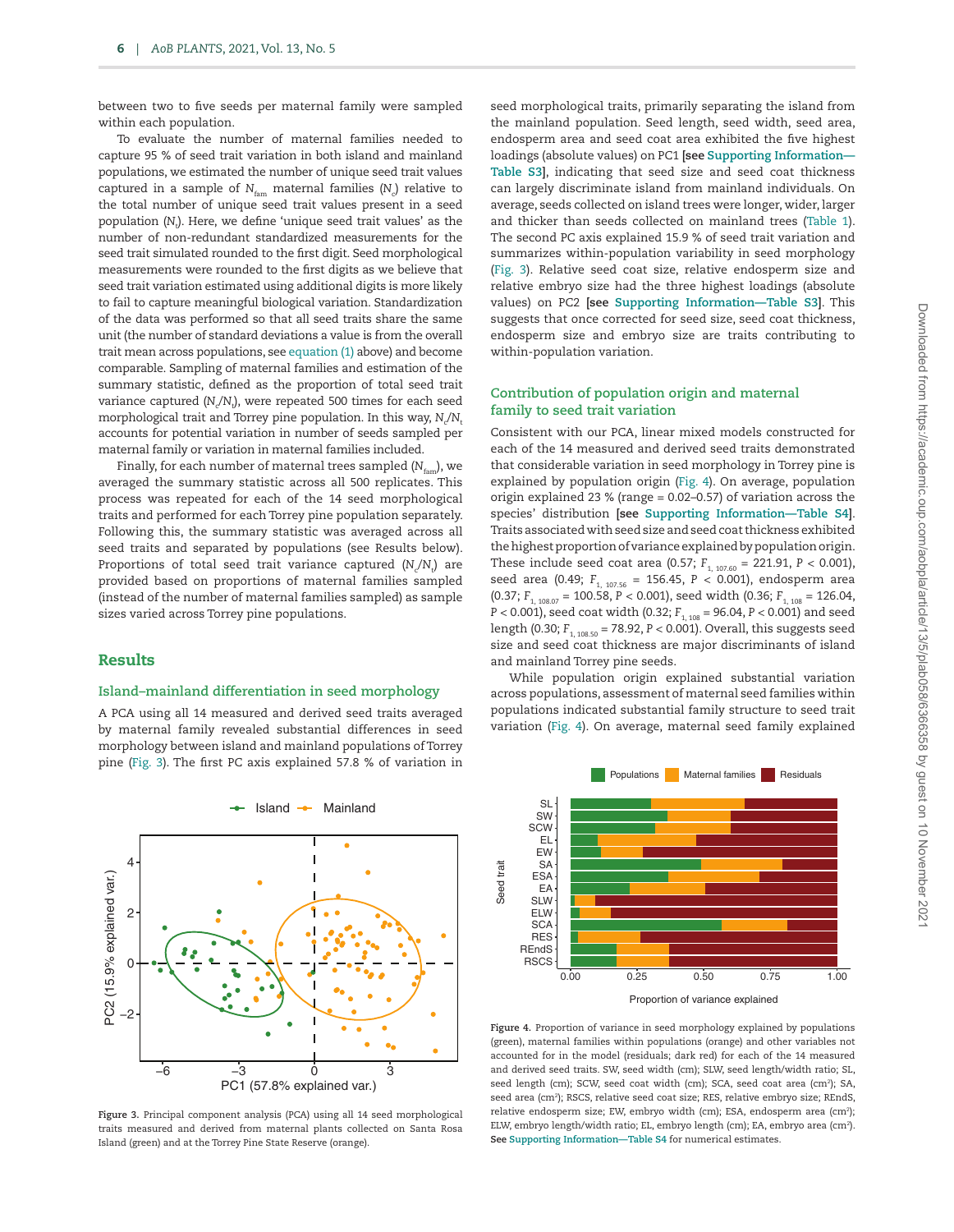24 % (range = 0.07–0.37) of variation within populations **[see [Supporting Information—Table S4\]](http://academic.oup.com/aobpla/article-lookup/doi/10.1093/aobpla/plab058#supplementary-data)**. Embryo length (0.37;  $\chi^2$  = 124.82, df = 1, P < 0.001), seed length (0.35;  $\chi^2$  = 180.72, df = 1, *P* < 0.001), endosperm area (0.34; χ<sup>2</sup> = 211.87, df = 1, *P* < 0.001), seed area (0.31; χ<sup>2</sup> = 256.71, df = 1, P < 0.001), embryo area (0.29; χ2 = 100.16, df = 1, *P* < 0.001) and seed coat width (0.28; χ<sup>2</sup> = 126.93, df = 1, *P* < 0.001) exhibited the highest proportion of seed trait variation explained by within-population maternal families. This suggests that there is substantial family-level structure to seed size, endosperm size, embryo size and seed coat thickness within Torrey pine populations.

## **Impact of population seed trait differentiation on seedling emergence**

The proportion of emerged seedlings increased over time for both island (*Q* = 15.5, df = 2, *P* < 0.001) and mainland (*Q* = 15.2,  $df = 2$ ,  $P < 0.001$ ) populations ([Fig. 5](#page-6-0)). However, we found no significant differences in the proportion of individuals emerging between populations across observed time points. On average, 7 and 9 % of mainland and island seedlings had emerged 32 days after sowing (6 February 2018; *W* = 28, *P* = 0.64), 63 and 53 % of mainland and island seedlings had emerged 42 days after sowing (16 February 2018; *t* = 0.81, df = 14, *P* = 0.43) and 78 % of mainland and island seedlings had emerged 61 days after sowing (7 March 2018; *t* = −0.06, df = 14, *P* = 0.95). Overall, this indicates that under controlled conditions, timing and probability of emergence may not be impacted by population differences in seed morphology for Torrey pine seedlings.

## **Morphological variation captured in simulated seed collections**

Simulations revealed that to capture 95 % of seed trait variation present in our existing *ex situ* collections, on average 83 % (25 out of 30) and 71 % (57 out of 80) of all island and mainland families would need to be resampled, respectively ([Fig. 6](#page-6-1)). This indicates that both island and mainland populations harbour considerable within-population structure for seed morphological traits. Interestingly, capturing equal morphological variation across seed collections always required a higher proportion of island maternal families to be collected relative to the mainland population.



<span id="page-6-0"></span>**Figure 5.** Proportion of emerged seedlings (*y*-axis) recorded at three different time points (*x*-axis) for seeds sampled on Santa Rosa Island (green) and at the Torrey Pine State Reserve (orange). Significant differences in emergence time across time points within populations are indicated with different letters. Comparisons between populations at each time point are indicated with square brackets. ns, non-significant differences ( $\alpha$  = 0.05).

## **Discussion**

Evaluating between- and within-population morphological variation in contemporary *ex situ* seed collections may aid in understanding the distribution of variation needed to guide future conservation efforts. Here, we quantified the distribution of trait variation within an *ex situ* collection of Torrey pine seeds, with an aim to optimize future supplemental collections. Morphologically, island and mainland seeds were significantly different from each other. Island seeds were larger on average with thicker seed coats relative to their mainland counterparts. These morphological differences may be explained by a combination of stochastic and deterministic factors associated with population origin, including genetic bottlenecks following colonization, genetic drift and selection associated with unique biotic pressures. Interestingly, despite substantial morphological differentiation, seedling emergence did not vary among populations, suggesting that either the probability and timing of emergence under controlled conditions is not impacted by differences in seed morphology or that island and mainland seeds respond similarly to an artificial germination protocol. In addition to population origin, a considerable proportion of seed trait variation within each population was explained by maternal family. This suggests that there is substantial within-population variation that will be important to conserve and maintain populations' evolutionary potential. Finally, simulations demonstrated that 83 and 71 % of all maternal families within island and mainland seed collection, respectively, were necessary to capture 95 % of morphological variation within the existing collections. To ensure we maintain representative levels of trait variation in future seed collections, our results suggest that the number of maternal families sampled within natural populations should be maximized, with the island population potentially requiring additional sampling efforts.

Species distributed between island and mainland origins often exhibit marked among-population phenotypic differentiation, including differentiation in seed morphology ([Burns](#page-9-27) *et al.* 2012; Lens *et al.* [2013](#page-9-28); [Kavanagh and Burns 2014;](#page-9-29) [Burns 2016\)](#page-9-30). Our results revealed considerable seed morphological differences between Torrey pine populations [\(Fig. 3\)](#page-5-0), primarily in seed size



<span id="page-6-1"></span>**Figure 6.** Phenotypic variation captured across seed traits in simulated collections (N<sub>c</sub>) relative to total phenotypic variation present in seed populations (*N*<sub>c</sub>). Average proportion of phenotypic variation captured (*N*<sub>c</sub>/*N*<sub>t</sub>) was estimated for various proportions of maternal families sampled. *P<sub>island</sub>* and *P<sub>mainland</sub>* represent the proportion of maternal families required to capture 95 % of morphological variation (horizontal dashed line) present in island (green) and mainland (orange) *ex situ* seed populations, respectively.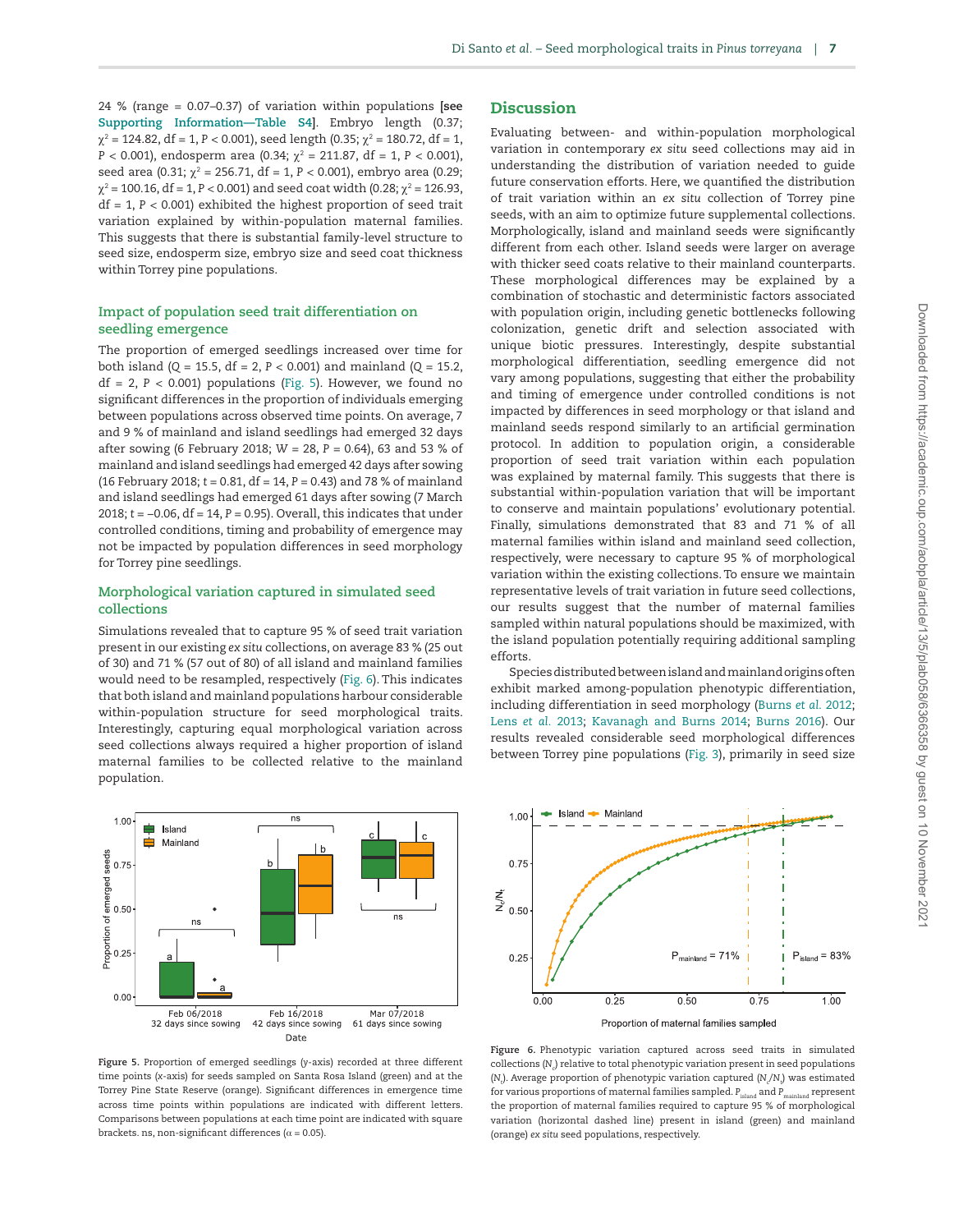and seed coat thickness [\(Fig. 4;](#page-5-1) **see [Supporting Information—](http://academic.oup.com/aobpla/article-lookup/doi/10.1093/aobpla/plab058#supplementary-data) [Table S3](http://academic.oup.com/aobpla/article-lookup/doi/10.1093/aobpla/plab058#supplementary-data)**). On average, islands seeds were larger and had thicker seed coats than seeds collected on the mainland [\(Table 1\)](#page-4-0). These results are consistent with previous studies of island–mainland systems that noted island populations exhibited larger seeds relative to mainland populations [\(Kavanagh and Burns 2014](#page-9-29); [Burns 2016;](#page-9-30) [Biddick](#page-9-31) *et al.* 2019). A combination of different factors could contribute to morphological variation among seed populations, including both stochastic and deterministic forces.

On islands, seed traits associated with long-distance dispersal may be selected against as they can increase the probability an individual would disperse beyond an island's limits [\(Cody and Overton 1996](#page-9-32); [Kavanagh and Burns](#page-9-29) [2014](#page-9-29); [Ottaviani](#page-10-16) *et al.* 2020, but see [Burns 2018](#page-9-33)). For Torrey pine, increased seed size on the island may have evolved to limit potential seed losses via wind dispersal, as seed mass negatively correlates with dispersal distance in pines ([Greene and Johnson 1993;](#page-9-34) [Debain](#page-9-35) *et al.* 2003, but see [Wyse](#page-10-17) [and Hulme 2020\)](#page-10-17). Nonetheless, Torrey pine seeds possess degenerated wings ([Ledig and Conkle 1983\)](#page-9-17), suggesting that other mechanisms likely contribute to seed dispersal in this species. Rodents and birds both feed on Torrey pine, suggesting that seeds may undergo animal-mediated dispersal ([Johnson](#page-9-36) *et al.* 2003). Thus, seed predation may contribute to differences in seed size observed between populations. On the island, *Peromyscus maniculatus* (Deer mouse) is the only rodent present to predate on Torrey pine seeds ([Johnson](#page-9-36) *et al.* [2003](#page-9-36)). This contrasts with the mainland, where multiple seed predators have been documented, including *Peromyscus boylei* (Brush mice), *P. maniculatus* (Deer mice), *Peromyscus eremicus* (Cactus mice), *Chaetodipus californicus* (California pocket mice), *Spermophilus beecheyi* (California ground squirrels) or *Aphelocoma californica* (Scrub jays) ([Johnson](#page-9-36) *et al.* 2003). If large seeds are preferentially targeted by seed predators [\(Reader](#page-10-18) [1993](#page-10-18); [Gómez 2004](#page-9-37)), reduced seed size on the mainland may have evolved as a consequence of the trade-off between attracting predators to promote seed dispersal and mitigating fitness loss due to seed consumption.

While selection may contribute to population differences, differentiation in seed morphology may result from stochastic evolutionary forces. Founder effects associated with the colonization of Santa Rosa Island by mainland individuals, and genetic drift in the face of limited gene flow, may have led to morphological differentiation between Torrey pine populations [\(Ledig and Conkle 1983\)](#page-9-17). Alternatively, more complex demographic histories of the two populations, including colonization, extinction and recolonization events, or divergence of island and mainland populations from an ancestral population following tectonic movement may have led to the differences observed between populations ([Haller 1986](#page-9-13); [Di](#page-10-19) [Santo](#page-10-19) *et al.* 2021). While both stochastic and deterministic factors may contribute to population differences in seed morphology, additional experiments are required to test mechanistic hypotheses. Seeds evaluated in this manuscript were collected from natural populations. To tease apart the contribution of environment and genetics to seed trait differences observed among populations, a common garden experiment is required. Furthermore, a reciprocal transplant experiment would be the most effective test of the action of natural selection in shaping morphological differences between island and mainland seeds.

Despite significant differences in seed morphology between populations, timing and probability of emergence was similar across populations ([Fig. 5](#page-6-0)). Emergence rates were high throughout the trial, with 78 % of island and mainland seedlings emerging 61 days after sowing. The absence of differences in seedling emergence between populations was surprising, as seed size often negatively correlates with time to germination ([Daws](#page-9-38) *et al.* 2005; [Tanveer](#page-10-20) *et al.* 2013). However, seed coat thickness can also influence rates of emergence. Seeds with thick seed coats relative to their mass often germinate later than seeds with thinner seed coats ([Daws](#page-9-38) *et al.* 2005; [Hamilton](#page-9-39) *et al.* [2013](#page-9-39)). For Torrey pine, [Hamilton](#page-9-8) *et al.* (2017) found that island seeds germinate on average 2 days after mainland seeds. Interestingly, island seeds were not only larger, but also had thicker seed coats relative to mainland seeds [\(Table](#page-4-0) [1](#page-4-0)). Even after correcting for differences in seed size, seed coat thickness (relative seed coat size) remained moderately higher in island seeds. Together, these results predict that island seedlings should emerge at similar or later time points relative to mainland seedlings, which is consistent with current and previous observations.

Similar emergence rates may also result from our experimental design. [Abe and Matsunaga \(2011\),](#page-9-40) in a mainland–island comparison study, observed that cold stratification attenuates differences in germination rates between populations of *Rhaphiolepis umbellata*. Additionally, complete and rapid germination of pine seeds is generally observed when pretreated under cold and moist conditions ([Krugman and Jenkinson 2008](#page-9-41)). Overall, this suggests that cold stratification may mask population-specific differences in seedling emergence. Concurrent seedling emergence from both Torrey pine populations coupled with high emergence success suggests a cold stratification protocol is valuable for Torrey pine, particularly where simultaneous emergence for nurserygrown seedlings is desired. Note, however, that variation in the proportion of emerged seedlings within populations across time points may have concealed population-specific differences in emergence rates. Consequently, weak differences in the timing and probability of seedling emergence observed between island and mainland populations may be an artefact of small numbers of seeds and maternal families used during emergence trials.

Although population origin explained a substantial proportion of seed trait variation, linear mixed models demonstrated that maternal seed families within populations explained as much variation [\(Fig. 4;](#page-5-1) **see [Supporting Information—Table S4](http://academic.oup.com/aobpla/article-lookup/doi/10.1093/aobpla/plab058#supplementary-data)**). Given generally high heritability for seed morphological traits and the half-sib design of our collection ([Pandey](#page-10-6) *et al.* 1994; [Cober](#page-9-5) *et al.* [1997;](#page-9-5) [Mera](#page-9-6) *et al.* 2004; Roy *et al.* [2004;](#page-10-4) [Carles](#page-9-4) *et al.* 2009; [Zas and Sampedro 2015](#page-10-5); [Hakim and Suyamto 2017](#page-9-7)), familylevel seed trait variation likely provides a useful proxy for assessing within-population genetic diversity. With nearly 25 % of variation explained on average by maternal families **[see [Supporting Information—Table S4](http://academic.oup.com/aobpla/article-lookup/doi/10.1093/aobpla/plab058#supplementary-data)]**, this suggests there is substantial genetic structure within Torrey pine populations. These results were notable as previous studies using allozymes and chloroplast DNA indicated that the species exhibits little to no within-population genetic variability ([Ledig and Conkle](#page-9-17) [1983;](#page-9-17) [Waters and Schaal 1991](#page-10-21); [Whittall](#page-10-13) *et al.* 2010). However, the common garden experiment initiated by Thomas Ledig indicated substantial family-level variation in tree height within both island and mainland populations [\(Hamilton](#page-9-8) *et al.* 2017). Overall, these results indicate that Torrey pine populations may possess within-population genetic variation necessary for natural selection to act upon. From a conservation perspective, these findings suggest that a strategy maximizing the number of maternal families sampled would optimize genetic diversity preserved in future *ex situ* seed collections and increased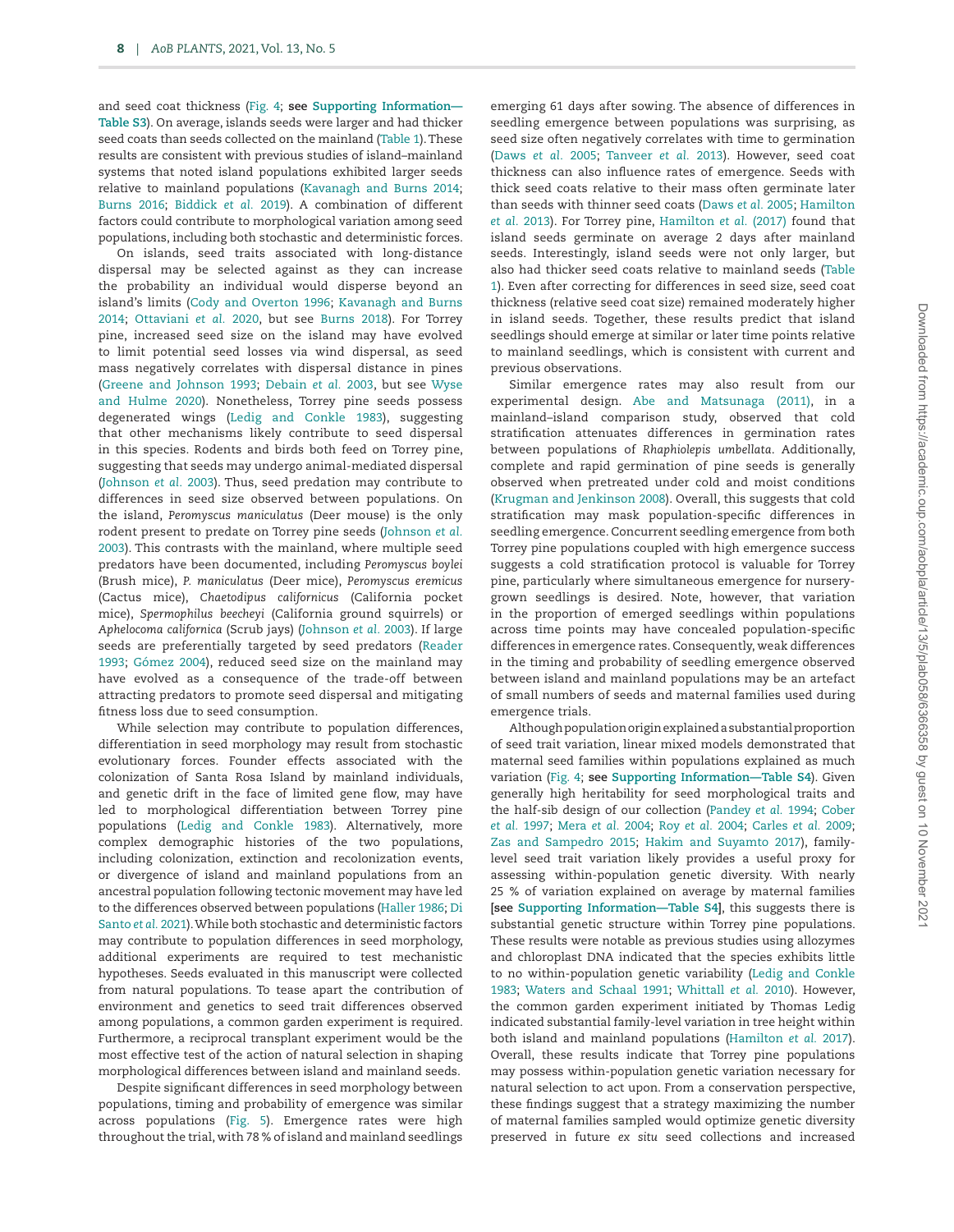distance among individuals may limit relatedness among maternal trees.

Generally, *ex situ* seed collections aim to capture 95 % of genetic diversity present throughout a species' distribution [\(Marshall and Brown 1975](#page-9-42); [Brown and Marshall 1995](#page-9-43); Li *[et al.](#page-9-44)* [2002;](#page-9-44) [Gapare](#page-9-45) *et al.* 2008). Simulations revealed that, in order to capture 95 % of morphological variation currently maintained *ex situ*, 25 (83 % of island collection) and 57 (71 % of mainland collection) maternal families within each seed collection would need to be sampled ([Fig. 6](#page-6-1)). These data indicate that sampling more maternal families from the island population may be necessary to achieve the same level of representation of morphological variation. Assuming increased phenotypic variation observed on the island results from higher allelic diversity, capturing 95 % of genetic variation within the island population will always require more maternal families relative to the mainland population. For these simulations, we assumed that contemporary *ex situ* collections captured all morphological variation both within and between populations, including seed phenotype frequencies. However, if this is not the case, these conclusions may result in suboptimal sampling of standing variation within targeted populations. This caveat is important because the number of x-rayed maternal families differed between island (30 maternal families) and mainland (80 maternal families) seed collections. To address this caveat, it will be important to have a general understanding of the fraction of natural morphological variation captured across *ex situ* seed populations and adapt sampling efforts accordingly.

Practical and cost-effective, long-term storage of seeds *ex situ* is widely used to capture and maintain rare species genetic diversity. These seed collections represent an invaluable resource to quantify within- and between-population trait variation that may be used to guide future *ex situ* sampling efforts. Using Torrey pine as a model, we demonstrate that incorporating existing information from *ex situ* collections offers a unique opportunity to monitor and optimize conservation objectives, particularly important for rare species. While our results and conclusions may be specific to Torrey pine, the empirical, statistical and simulation-based approaches presented here are broadly applicable to heritable traits across *ex situ* seed collections. Nonetheless, although our approach offers a powerful tool to guide and inform conservation decisions across a wide variety of plant taxa, its applicability to other species needs to be tested.

# Supporting Information

The following additional information is available in the online version of this article—

[Table S1](http://academic.oup.com/aobpla/article-lookup/doi/10.1093/aobpla/plab058#supplementary-data). Comparison between average (±SE) values of all 14 seed morphological traits when 80 mainland and 30 island, and 30 randomly selected mainland and 30 island maternal families were included in analyses, respectively.

[Table S2](http://academic.oup.com/aobpla/article-lookup/doi/10.1093/aobpla/plab058#supplementary-data). Comparison between numerical results obtained from linear mixed models partitioning the amount of seed morphological variation explained by populations and maternal families within populations using 30 randomly selected mainland maternal families and 30 island maternal families, and all 80 mainland and 30 island maternal families, respectively.

[Table S3](http://academic.oup.com/aobpla/article-lookup/doi/10.1093/aobpla/plab058#supplementary-data). PC1 and PC2 loadings for all 14 seed morphological traits using 80 mainland and 30 island maternal families for principal component analysis.

[Table S4](http://academic.oup.com/aobpla/article-lookup/doi/10.1093/aobpla/plab058#supplementary-data). Results of linear mixed models partitioning the amount of seed morphological variation explained by

populations and maternal families within populations when 80 mainland and 30 island maternal families were included in analyses.

[Figure S1.](http://academic.oup.com/aobpla/article-lookup/doi/10.1093/aobpla/plab058#supplementary-data) Geographic distribution of Torrey pine trees sampled for needle tissue at the Torrey Pine State Reserve and on Santa Rosa Island.

[Figure S2.](http://academic.oup.com/aobpla/article-lookup/doi/10.1093/aobpla/plab058#supplementary-data) Comparison between results of principal component analyses, including a table of absolute PC1 and PC2 loadings for seed morphological traits exhibiting the highest loadings, when 80 mainland and 30 island, and 30 randomly selected mainland and 30 island maternal families were included in analyses, respectively.

[Figure S3.](http://academic.oup.com/aobpla/article-lookup/doi/10.1093/aobpla/plab058#supplementary-data) Visual comparison between results of linear mixed models partitioning the amount of seed morphological variation explained by populations and maternal families within populations using 30 randomly selected mainland maternal families and 30 island maternal families, and all 80 mainland and 30 island maternal families, respectively.

[Figure S4.](http://academic.oup.com/aobpla/article-lookup/doi/10.1093/aobpla/plab058#supplementary-data) Comparison of the proportion of seed phenotypic variation captured in simulated collections of various sizes when 80 mainland and 30 island, and 30 randomly selected mainland and 30 island maternal families were included in analyses, respectively.

[Figure S5.](http://academic.oup.com/aobpla/article-lookup/doi/10.1093/aobpla/plab058#supplementary-data) Framework used for simulation of the proportion of seed morphological variation captured after resampling of various numbers of maternal families within existing Torrey pine seed collections.

#### Sources of Funding

The collections were funded by the USDA Forest Service, State and Private Forestry, Gene Conservation program to J.W.W. and J.A.H. This work was also supported by a new faculty award from the office of the North Dakota Experimental Program to Stimulate Competitive Research (ND-EPSCoR NSF-IIA-1355466), the NDSU Environmental and Conservation Sciences Program, and the Schatz Center for Tree Molecular Genetics to J.A.H.

# Contributions by the Authors

L.N.D.S. contributed to data collection, designing research, analyzing the data, and led writing the manuscript. MP contributed to data collection and analysis. S.N., P.H., and C.A.C. contributed to data collection. J.W.W. contributed to data collection, study design, and editing the manuscript. J.A.H. contributed to data collection, designing the research, and writing the manuscript.

# Conflict of Interest

None declared.

#### Acknowledgements

The authors thank Annette Delfino Mix, Valerie Gallup, Andrew Bower, Drew Peterson, Emma Ordemann, Conner Harrington, Forest Swaciak, Jill Wulf and Stephen Johnson for their help collecting the Torrey pine cones. Sara Wilson provided training and assistance for the use of the x-ray machine. We also thank the USDA Forest Service (Pacific Southwest Research Station) for their support of this project, as well as the Michumash and the Kumeyaay people as the traditional caretakers of the Torrey pine ecosystems sampled for this study. Finally, we thank Sean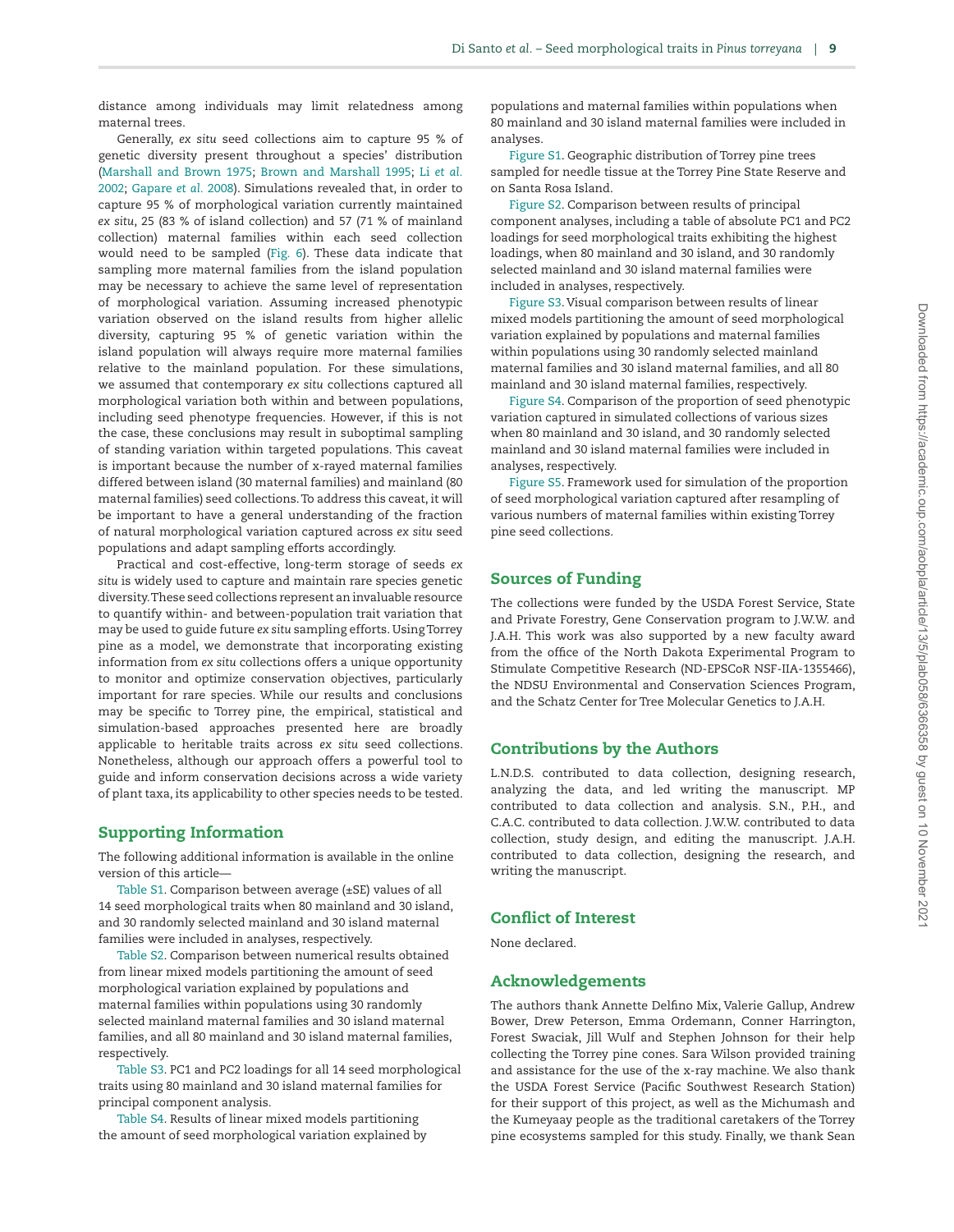Hoban from the Morton Arboretum Center for Tree Science for helpful discussions during the writing of this manuscript. Any use of product names is for information purposes only and does not imply endorsement by the US Government.

## Data Availability

The data for this article, including seed morphological measurements and R scripts used, are available from GitHub: [https://github.com/LionelDiSanto/AoBPlants2021.](https://github.com/LionelDiSanto/AoBPlants2021)

### Literature Cited

- <span id="page-9-40"></span>Abe T, Matsunaga M. 2011. Geographic variation in germination traits in *Melia azedarach* and *Rhaphiolepis umbellata. American Journal of Plant Sciences* **2**:52–55.
- <span id="page-9-20"></span>Abràmoff MD, Magalhães PJ, Ram SJ. 2004. Image processing with ImageJ. *Biophotonics international* **11**:36–42.
- <span id="page-9-24"></span>Bartoń K. 2020. *MuMIn: multi-model inference. R package version 1.43.17*.
- <span id="page-9-1"></span>Basey AC, Fant JB, Kramer AT. 2015. Producing native plant materials for restoration: 10 rules to collect and maintain genetic diversity. *Native Plants Journal* **16**:37–53.
- <span id="page-9-22"></span>Bates D, Mächler M, Bolker B, Walker S. 2015. Fitting linear mixed-effects models using lme4. *Journal of Statistical Software* **67**:1–48.
- <span id="page-9-26"></span>Benjamini Y, Hochberg Y. 1995. Controlling the false discovery rate: a practical and powerful approach to multiple testing. *Journal of the Royal Statistical Society: Series B (Methodological)* **57**:289–300.
- <span id="page-9-31"></span>Biddick M, Hendriks A, Burns KC. 2019. Plants obey (and disobey) the island rule. *Proceedings of the National Academy of Sciences of the United States of America* **116**:17632–17634.
- <span id="page-9-43"></span>Brown AHD, Marshall DR. 1995. A basic sampling strategy: theory and practice. In: Guarino L, Ramanatha Rao V, Reid R, eds. *Collecting plant genetic diversity: technical guidelines*. Wallingford: CAB International, 75–91.
- <span id="page-9-30"></span>Burns KC. 2016. Size changes in island plants: independent trait evolution in *Alyxia ruscifolia* (Apocynaceae) on Lord Howe Island. *Biological Journal of the Linnean Society* **119**:847–855.
- <span id="page-9-33"></span>Burns KC. 2018. Time to abandon the loss of dispersal ability hypothesis in island plants: a comment on García-Verdugo, Mairal, Monroy, Sajeva and Caujapé-Castells (2017). *Journal of Biogeography* **45**:1219–1222.
- <span id="page-9-27"></span>Burns KC, Herold N, Wallace B. 2012. Evolutionary size changes in plants of the south-west Pacific. *Global Ecology and Biogeography* **21**:819–828.
- <span id="page-9-4"></span>Carles S, Lamhamedi MS, Beaulieu J, Stowe DC, Colas F, Margolis HA. 2009. Genetic variation in seed size and germination patterns and their effect on white spruce seedling characteristics. *Silvae Genetica* **58**:152–161.
- <span id="page-9-5"></span>Cober ER, Voldeng HD, Fregeau-Reid JA. 1997. Heritability of seed shape and seed size in soybean. *Crop Science* **37**:1767–1769.
- <span id="page-9-32"></span>Cody ML, Overton JM. 1996. Short-term evolution of reduced dispersal in island plant populations. *Journal of Ecology* **84**:53–61.
- <span id="page-9-11"></span>Critchfield WB, Little EL. 1966. *Geographic distribution of the pines of the world*. Washington, DC: US Department of Agriculture, Forest Service.
- <span id="page-9-38"></span>Daws MI, Garwood NC, Pritchard HW. 2005. Traits of recalcitrant seeds in a semi-deciduous tropical forest in Panamá: some ecological implications. *Functional Ecology* **19**:874–885.
- <span id="page-9-35"></span>Debain S, Curt T, Lepart J. 2003. Seed mass, seed dispersal capacity, and seedling performance in a *Pinus sylvestris* population. *Ecoscience* **10**:168–175.
- <span id="page-9-12"></span>Dusek KH. 1985. Update on our rarest pine. *American Forests* **91**:26–29, 61, 63.
- <span id="page-9-10"></span>FAO. 2010. *The second report on the state of the world's plant genetic resources for food and agriculture*. Rome: Food & Agriculture Org.
- <span id="page-9-14"></span>Franklin J, Santos EV. 2011. A spatially explicit census reveals population structure and recruitment patterns for narrowly endemic pine, *Pinus torreyana*. *Plant Ecology* **212**:293–306.
- <span id="page-9-45"></span>Gapare WJ, Yanchuk AD, Aitken SN. 2008. Optimal sampling strategies for capture of genetic diversity differ between core and peripheral populations of *Picea sitchensis* (Bong.) Carr. *Conservation Genetics* **9**:411–418.
- <span id="page-9-37"></span>Gómez JM. 2004. Bigger is not always better: conflicting selective pressures on seed size in *Quercus ilex*. *Evolution* **58**:71–80.
- <span id="page-9-34"></span>Greene DF, Johnson EA. 1993. Seed mass and dispersal capacity in winddispersed diaspores. *Oikos* **67**:69–74.
- <span id="page-9-18"></span>Gribko LS, Jones WE. 1995. Test of the float method of assessing northern red oak acorn condition. *Tree Planters' Notes* **46**:143–147.
- <span id="page-9-0"></span>Guerrant EO Jr, Havens K, Vitt P. 2014. Sampling for effective ex situ plant conservation. *International Journal of Plant Sciences* **175**:11–20.
- <span id="page-9-7"></span>Hakim L, Suyamto S. 2017. Gene action and heritability estimates of quantitative characters among lines derived from varietal crosses of soybean. *Indonesian Journal of Agricultural Science* **18**:25–32.
- <span id="page-9-15"></span>Hall T, Brinkman A. 2015. *Population Dynamics of the Island Torrey Pine (Pinus torreyana ssp. insularis) on Santa Rosa Island, CA.* Undergraduate Thesis, California State University Channel Islands, USA.
- <span id="page-9-13"></span>Haller JR. 1986. Taxonomy and relationships of the mainland and island populations of *Pinus torreyana* (Pinaceae). *Systematic Botany* **11**:39–50.
- <span id="page-9-39"></span>Hamilton KN, Offord CA, Cuneo P, Deseo MA. 2013. A comparative study of seed morphology in relation to desiccation tolerance and other physiological responses in 71 Eastern Australian rainforest species. *Plant Species Biology* **28**:51–62.
- <span id="page-9-8"></span>Hamilton JA, Royauté R, Wright JW, Hodgskiss P, Ledig FT. 2017. Genetic conservation and management of the California endemic, Torrey pine (*Pinus torreyana* Parry): implications of genetic rescue in a genetically depauperate species. *Ecology and Evolution* **7**:7370–7381.
- <span id="page-9-9"></span>Hausman CE, Bertke MM, Jaeger JF, Rocha OJ. 2014. Genetic structure of green ash (*Fraxinus pennsylvanica*): implications for the establishment of ex situ conservation protocols in light of the invasion of the emerald ash borer. *Plant Genetic Resources* **12**:286–297.
- <span id="page-9-2"></span>Hoban S, Schlarbaum S. 2014. Optimal sampling of seeds from plant populations for ex-situ conservation of genetic biodiversity, considering realistic population structure. *Biological Conservation* **177**:90–99.
- <span id="page-9-21"></span>Hothorn T, Hornik K. 2019. exactRankTests: exact distributions for rank and permutation tests. R package version 0.8-31.
- <span id="page-9-16"></span>IUCN. 2020. The IUCN Red List of Threatened Species. Version 2020-2. <https://www.iucnredlist.org>(9 July 2020).
- <span id="page-9-36"></span>Johnson M, Vander Wall SB, Borchert M. 2003. A comparative analysis of seed and cone characteristics and seed-dispersal strategies of three pines in the subsection Sabinianae. *Plant Ecology* **168**:69–84.
- <span id="page-9-25"></span>Kassambara A. 2020. rstatix: pipe-friendly framework for basic statistical tests. R package version 0.4.0.
- <span id="page-9-29"></span>Kavanagh PH, Burns KC. 2014. The repeated evolution of large seeds on islands. *Proceedings of the Royal Society B: Biological Sciences* **281**:20140675.
- <span id="page-9-41"></span>Krugman SL, Jenkinson JL. 2008. Pinus L. pine. In: Bonner FT, Karrfalt RP, eds. *The woody plant seed manual*. Washington, DC: US Department of Agriculture, Forest Service, 809–847.
- <span id="page-9-23"></span>Kuznetsova A, Brockhoff PB, Christensen RHB. 2017. Package: tests in linear mixed effects models. *Journal of Statistical Software* **82**:1–26.
- <span id="page-9-17"></span>Ledig TF, Conkle TM. 1983. Gene diversity and genetic structure in a narrow endemic, Torrey pine (*Pinus torreyana* Parry ex Carr.). *Evolution* **37**:79–85.
- <span id="page-9-28"></span>Lens F, Davin N, Smets E, del Arco M. 2013. Insular woodiness on the Canary Islands: a remarkable case of convergent evolution. *International Journal of Plant Sciences* **174**:992–1013.
- <span id="page-9-44"></span>Li Q, Xu Z, He T. 2002. Ex situ genetic conservation of endangered *Vatica guangxiensis* (Dipterocarpaceae) in China. *Biological Conservation* **106**:151–156.
- <span id="page-9-42"></span>Marshall DR, Brown AHD. 1975. Optimum sampling strategies in genetic conservation. In: Frankel OH, Hawks JG, eds. *Crop genetic resources for today and tomorrow*. London: Cambridge University Press, Cambridge, 53–80.
- <span id="page-9-6"></span>Mera M, Jerez R, Miranda H, Rouanet JL. 2004. Seed coat specific weight in *Lupinus angustifolius*: influence of genotype and environment and relationship with seed coat proportion. *Australian Journal of Agricultural Research* **55**:1189–1195.
- <span id="page-9-3"></span>Monty A, Bizoux JP, Escarré J, Mahy G. 2013. Rapid plant invasion in distinct climates involves different sources of phenotypic variation. *PLoS One* **8**:e55627.
- <span id="page-9-19"></span>Morina DL, Lashley MA, Chitwood MC, Moorman CE, DePerno CS. 2017. Should we use the float test to quantify acorn viability? *Wildlife Society Bulletin* **41**:776–779.